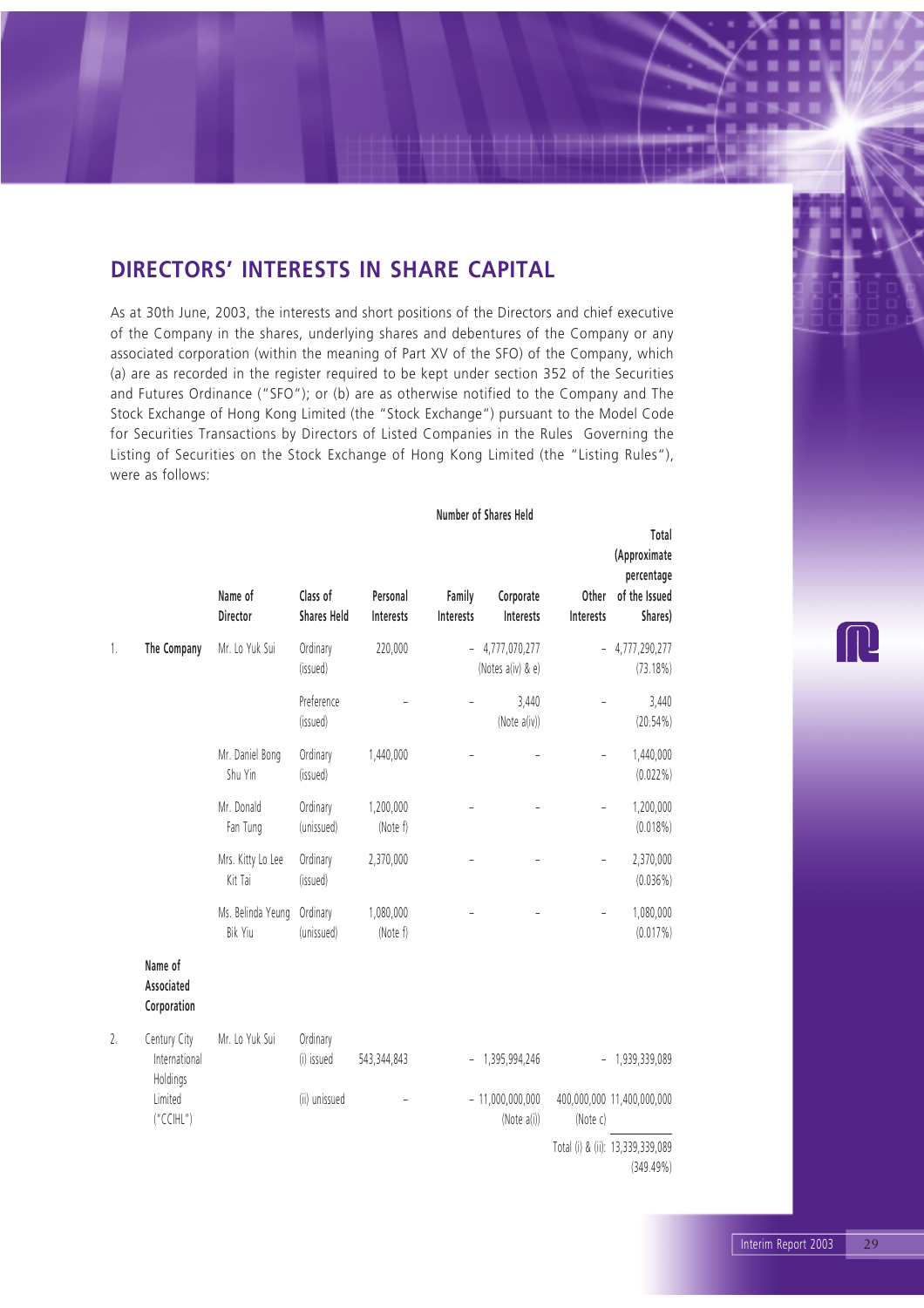#### **Number of Shares Held**

|    | Name of<br>Associated<br>Corporation              | Name of<br>Director          | Class of<br><b>Shares Held</b> | Personal<br>Interests | Family<br>Interests | Corporate<br>Interests                 | Other<br>Interests | Total<br>(Approximate<br>percentage<br>of the Issued<br>Shares) |
|----|---------------------------------------------------|------------------------------|--------------------------------|-----------------------|---------------------|----------------------------------------|--------------------|-----------------------------------------------------------------|
| 2. | CCIHL                                             | Mrs. Kitty Lo Lee<br>Kit Tai | Ordinary<br>(issued)           | 2,510,000             |                     |                                        |                    | 2,510,000<br>$(0.066\%)$                                        |
|    |                                                   | Mr. Jimmy Lo<br>Chun To      | Ordinary<br>(issued)           | 1,659,800             |                     |                                        |                    | 1,659,800<br>$(0.043\%)$                                        |
|    |                                                   | Ms. Belinda Yeung<br>Bik Yiu | Ordinary<br>(issued)           | 2,000                 |                     |                                        |                    | 2,000<br>$(0.0001\%)$                                           |
| 3. | Pailburg<br>Holdings<br>Limited ("PHL")           | Mr. Lo Yuk Sui               | Ordinary<br>(i) issued         | 442,765               |                     | $-2,733,024,977$<br>(Notes a(ii) & b)  |                    | $-2,733,467,742$                                                |
|    |                                                   |                              | (ii) unissued                  | 4,562,500<br>(Note g) |                     | $-1,990,000,000$<br>(Notes a(iii) & d) | (Note c)           | 100,000,000 2,094,562,500                                       |
|    |                                                   |                              |                                |                       |                     |                                        |                    | Total (i) & (ii): 4,828,030,242<br>(127.78%)                    |
|    |                                                   |                              | Preference<br>(issued)         |                       |                     | $-1,990,000,000$<br>(Notes a(iii) & d) |                    | 1,990,000,000<br>$(100\%)$                                      |
|    |                                                   | Mr. Daniel Bong<br>Shu Yin   | Ordinary<br>(issued)           | 1,025,390             |                     |                                        |                    | 1,025,390<br>(0.027%)                                           |
|    |                                                   | Mr. Donald<br>Fan Tung       | Ordinary<br>(i) issued         | 2,718                 |                     |                                        |                    | 2,718                                                           |
|    |                                                   |                              | (ii) unissued                  | 5,000,000<br>(Note g) |                     |                                        |                    | 5,000,000                                                       |
|    |                                                   |                              |                                |                       |                     |                                        | Total (i) & (ii):  | 5,002,718<br>(0.13%)                                            |
|    |                                                   | Mrs. Kitty Lo Lee<br>Kit Tai | Ordinary<br>(issued)           | 100,000               |                     |                                        |                    | 100,000<br>(0.0026%)                                            |
|    |                                                   | Mr. Jimmy Lo<br>Chun To      | Ordinary<br>(issued)           | 284,000               |                     |                                        |                    | 284,000<br>(0.0075%)                                            |
|    |                                                   | Mr. Kenneth Ng<br>Kwai Kai   | Ordinary<br>(unissued)         | 1,000,000<br>(Note g) |                     |                                        |                    | 1,000,000<br>(0.026%)                                           |
| 4. | 8D International<br>(BVI) Limited<br>$("8D-BVI")$ | Mr. Lo Yuk Sui               | Ordinary<br>(issued)           |                       |                     | 1,000<br>(Note h)                      |                    | 1,000<br>$(100\%)$                                              |

R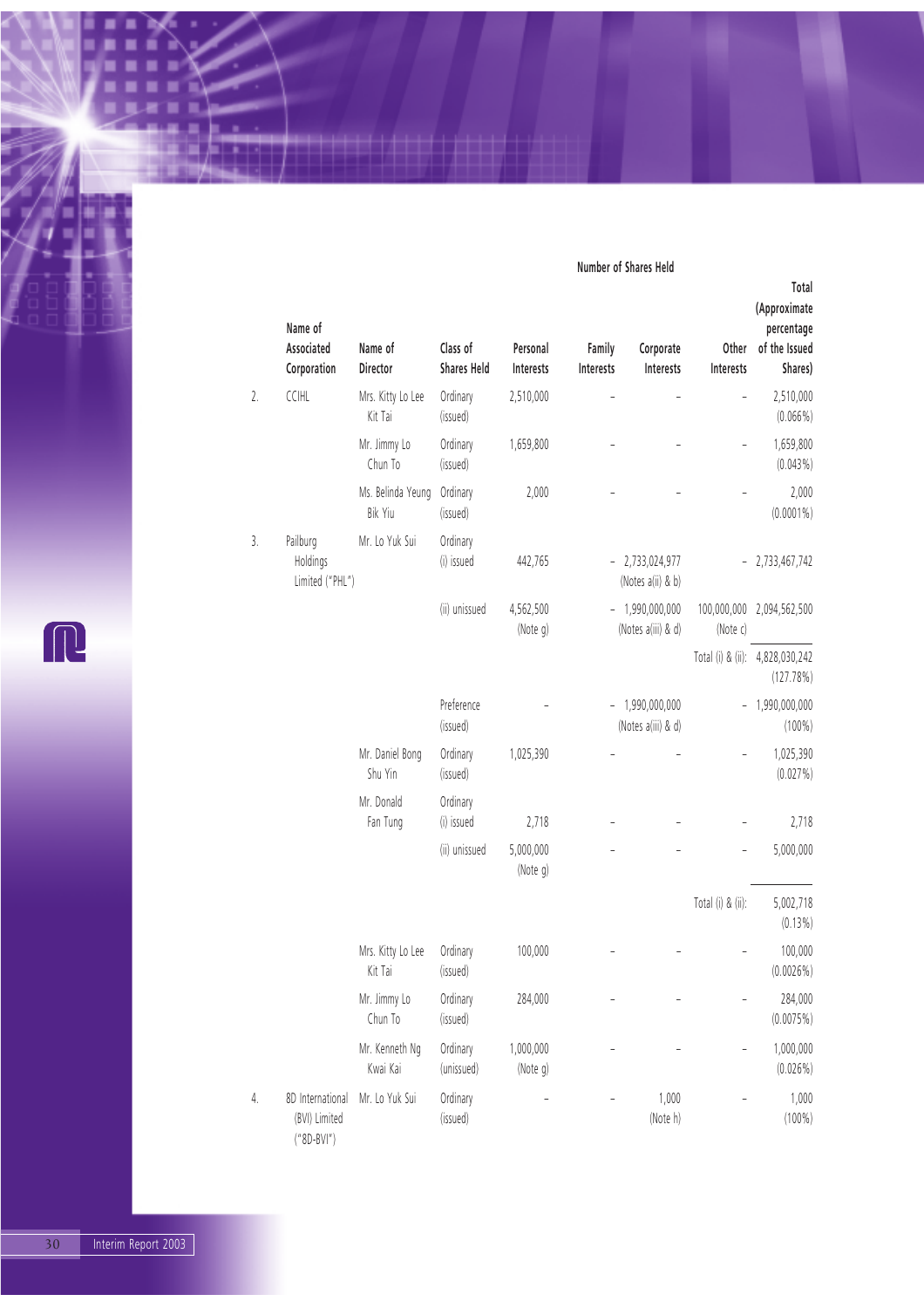#### **Notes:**

(a) (i) The interests in these shares of CCIHL are held through corporations controlled by Mr. Lo Yuk Sui as detailed below:

| Name of corporation                         | Controlled by                               | % of control |
|---------------------------------------------|---------------------------------------------|--------------|
| Century City International Holdings Limited | Mr. Lo Yuk Sui                              | 50.81        |
| Century City BVI Holdings Limited           | Century City International Holdings Limited | 100.00       |
| 8D International (BVI) Limited              | Century City BVI Holdings Limited           | 40.00        |
| Task Master Technology Limited              | 8D International (BVI) Limited              | 100.00       |
| Net Community Limited                       | Task Master Technology Limited              | 33.33        |
| Century Digital Holdings Limited            | Net Community Limited                       | 100.00       |
| Grand Modern Investments Limited            | Century Digital Holdings Limited            | 100.00       |
| Name of corporation                         | Controlled by                               | % of control |
| Manyways Technology Limited                 | Mr. Lo Yuk Sui                              | 100.00       |
| Secure Way Technology Limited               | Mr. Lo Yuk Sui                              | 92.50        |
| 8D International (BVI) Limited              | Manyways Technology Limited                 | 60.00        |
| Task Master Technology Limited              | 8D International (BVI) Limited              | 100.00       |
| Net Community Limited                       | Secure Way Technology Limited               | 66.67        |
| Net Community Limited                       | Task Master Technology Limited              | 33.33        |
| Century Digital Holdings Limited            | Net Community Limited                       | 100.00       |
| Grand Modern Investments Limited            | Century Digital Holdings Limited            | 100.00       |
|                                             |                                             |              |

(ii) The shares were held through companies wholly owned by CCIHL, in which Mr. Lo Yuk Sui holds 50.81% shareholding interests.

(iii) The interests in these shares of PHL are held through corporations controlled by Mr. Lo Yuk Sui as detailed below:

| (a) | Name of corporation                         | Controlled by                               | % of control |
|-----|---------------------------------------------|---------------------------------------------|--------------|
|     | Century City International Holdings Limited | Mr. Lo Yuk Sui                              | 50.81        |
|     | Century City BVI Holdings Limited           | Century City International Holdings Limited | 100.00       |
|     | 8D International (BVI) Limited              | Century City BVI Holdings Limited           | 40.00        |
|     | Task Master Technology Limited              | 8D International (BVI) Limited              | 100.00       |
|     | Net Community Limited                       | Task Master Technology Limited              | 33.33        |
|     | Century Digital Holdings Limited            | Net Community Limited                       | 100.00       |
|     | Grand Modern Investments Limited            | Century Digital Holdings Limited            | 100.00       |
| (b) | Name of corporation                         | Controlled by                               | % of control |
|     | Manyways Technology Limited                 | Mr. Lo Yuk Sui                              | 100.00       |
|     | Secure Way Technology Limited               | Mr. Lo Yuk Sui                              | 92.50        |
|     | 8D International (BVI) Limited              | Manyways Technology Limited                 | 60.00        |
|     | Task Master Technology Limited              | 8D International (BVI) Limited              | 100.00       |
|     | Net Community Limited                       | Secure Way Technology Limited               | 66.67        |
|     | Net Community Limited                       | Task Master Technology Limited              | 33.33        |
|     | Century Digital Holdings Limited            | Net Community Limited                       | 100.00       |
|     | Grand Modern Investments Limited            | Century Digital Holdings Limited            | 100.00       |

(iv) The shares were held through companies wholly owned by the Company, in which Century held 73.18% shareholding interests as at 30th June, 2003.

 $\prod$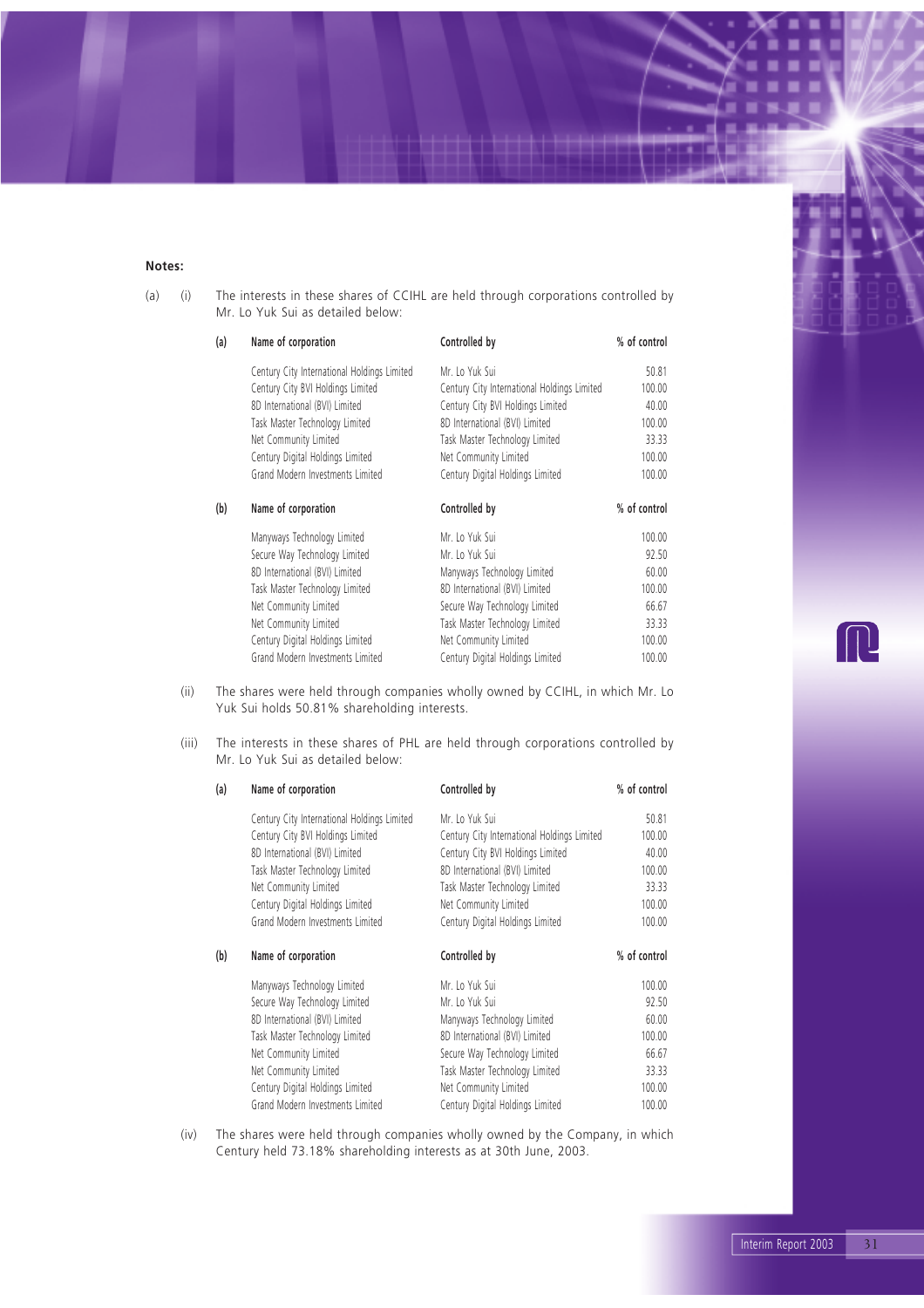- (b) Including the retained balance, i.e. 6,444,444 shares, (the "Retained Shares") of the consideration shares agreed to be sold at HK\$4.50 per share for the acquisition of the remaining 51% shareholding interest in The New China Hong Kong Financial Services Limited (now known as Century City Financial Services Limited) by a wholly-owned subsidiary of Century from a wholly-owned subsidiary of The New China Hong Kong Group Limited (the "NCHK Company") pursuant to the conditional agreement dated 7th September, 1998 in respect of the said acquisition, which was completed on 17th September, 1998 (the "Completion Date"). The Retained Shares are retained by the Century City Group until the first anniversary of the Completion Date in connection with the indemnity given by the NCHK Company under the said agreement.
- (c) Mr. Lo Yuk Sui is the trustee for Select Wise Trust, of which Select Wise Holdings Limited, a substantial shareholder of CCIHL and the Company, is the beneficiary.
- (d) 1,990,000,000 convertible preference shares of PHL ("PHL Preference Shares") are convertible into 1,990,000,000 ordinary shares of PHL on the basis of one PHL Preference Share for one ordinary share of PHL.
- (e) 1,706,500,000 shares (the "Exchange Property") were charged by a wholly-owned subsidiary of PHL in favour of a trustee for the holders of the Series B Bonds issued as part of the restructuring and settlement proposal in respect of the then existing bonds of the PHL Group which closed on 31st October, 2002 (the "Closing Date") to form the initial exchange property in respect of the Series B Bonds. The Exchange Property is to be released to the holders of the Series B Bonds in four quarterly tranches (with the first tranche comprising 284,125,000 shares and the other three tranches each comprising 474,125,000 shares) on each dates falling 12, 15, 18 and 21 months after the Closing Date, subject to certain early release provisions.
- (f) Details of Directors' interests in share options granted by the Company are set out in note 19 to the condensed consolidated financial statements.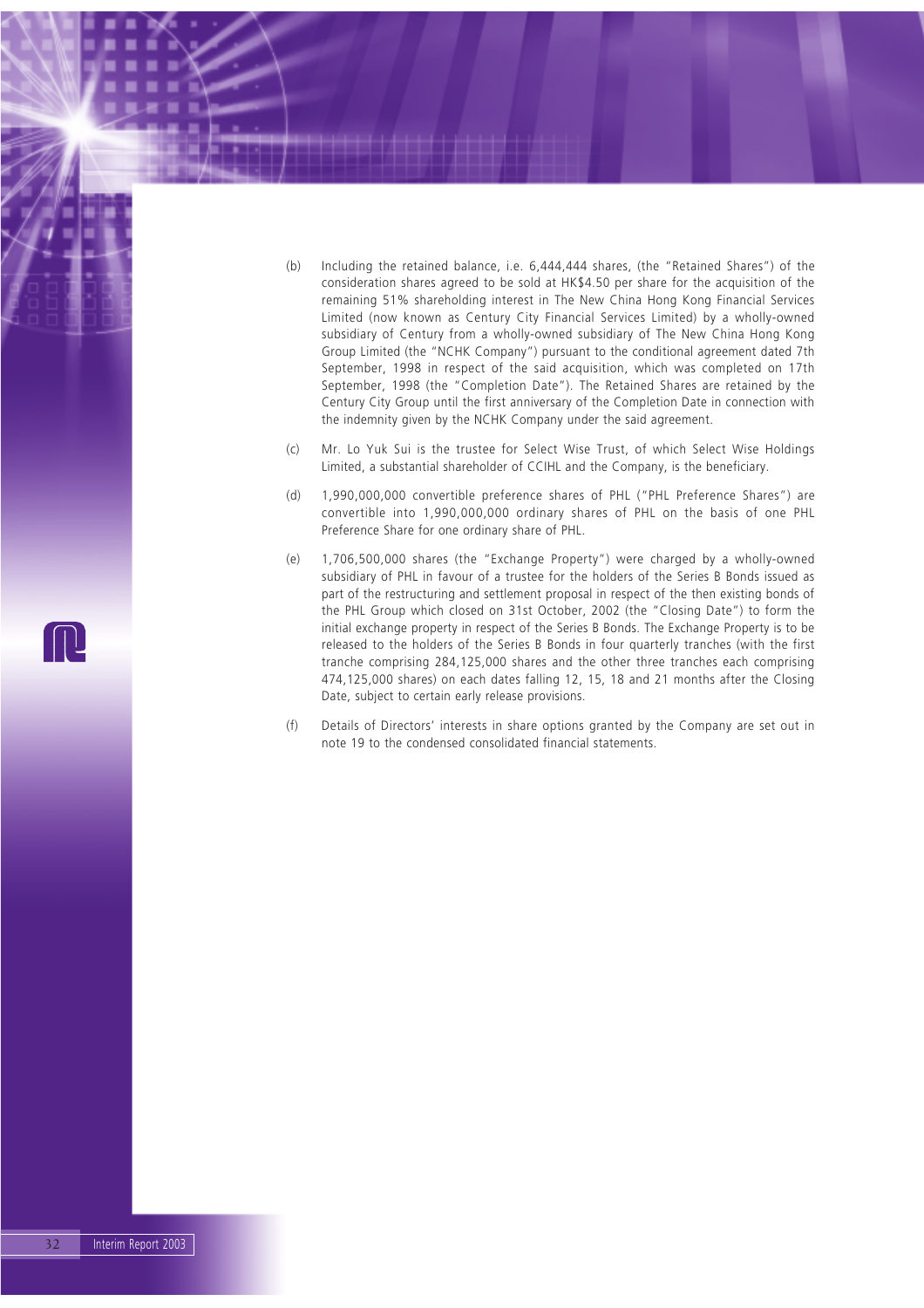(g) Interests in share options granted by PHL:

**Number of ordinary shares under the share options**

| Terms of option                                                          | Grantee                    | <b>Options outstanding</b><br>(I) Vested<br>(II) Unvested       |
|--------------------------------------------------------------------------|----------------------------|-----------------------------------------------------------------|
| Date of grant: 22/2/1994<br>Exercise price per share:<br>HK\$10.40       | Mr. Lo Yuk Sui             | $(1)$ 4,562,500 (Note 1(c))<br>$(11) -$                         |
| Vesting period: (Note 1)                                                 |                            |                                                                 |
| Exercise period: (Note 1)                                                | Mr. Donald Fan Tung        | $(l)$ 1,875,000 (Note 1(c))<br>(  )<br>$\overline{\phantom{a}}$ |
|                                                                          | Mr. Kenneth Ng<br>Kwai Kai | $(l)$ 1,000,000 (Note 1(c))<br>$(  )$ –                         |
| Date of grant: 15/9/1995<br>(Original grant date:<br>22/2/1994 (Note 2)) | Mr. Donald Fan Tung        | $(l)$ 3,125,000 (Note 3(c))<br>$(11) -$                         |
| Exercise price per share:<br>HK\$3.5392<br>Vesting period: (Note 3)      |                            |                                                                 |

#### **Notes:**

Exercise period: (Note 3)

1. Vesting/Exercise periods of options:

| On completion of<br>continuous service of |     |                                               | Initial/Cumulative<br>percentage vesting                                                                                                     | Initial/Cumulative<br>percentage exerchsable                                                                                                                                                                          |  |
|-------------------------------------------|-----|-----------------------------------------------|----------------------------------------------------------------------------------------------------------------------------------------------|-----------------------------------------------------------------------------------------------------------------------------------------------------------------------------------------------------------------------|--|
|                                           | (a) | 2 years after date of<br>grant                | Initial 20%                                                                                                                                  | Initial 20% upon vesting<br>(exercisable until 10 years after<br>date of grant                                                                                                                                        |  |
|                                           | (b) | 3 years to 9 years<br>after date of grant     | Cumulative 30% to 90% (with<br>10% additional percentage<br>vested each subsequent year<br>(commencing from 3 years after<br>date of grant)) | Cumulative 30% to 90% (with<br>10% additional percentage<br>exercisable each subsequent<br>year (commencing from 3 years<br>after date of grant) upon vesting<br>(exercisable until 10 years after<br>date of grant)) |  |
|                                           | (c) | 91/ <sub>2</sub> years after date<br>of grant | 100%                                                                                                                                         | 100% (exercisable until 10 years<br>after date of grant)                                                                                                                                                              |  |

(h) 400 shares were held through companies controlled by CCIHL and 600 shares were held through a company controlled by Mr. Lo Yuk Sui.

# $\begin{matrix} \end{matrix}$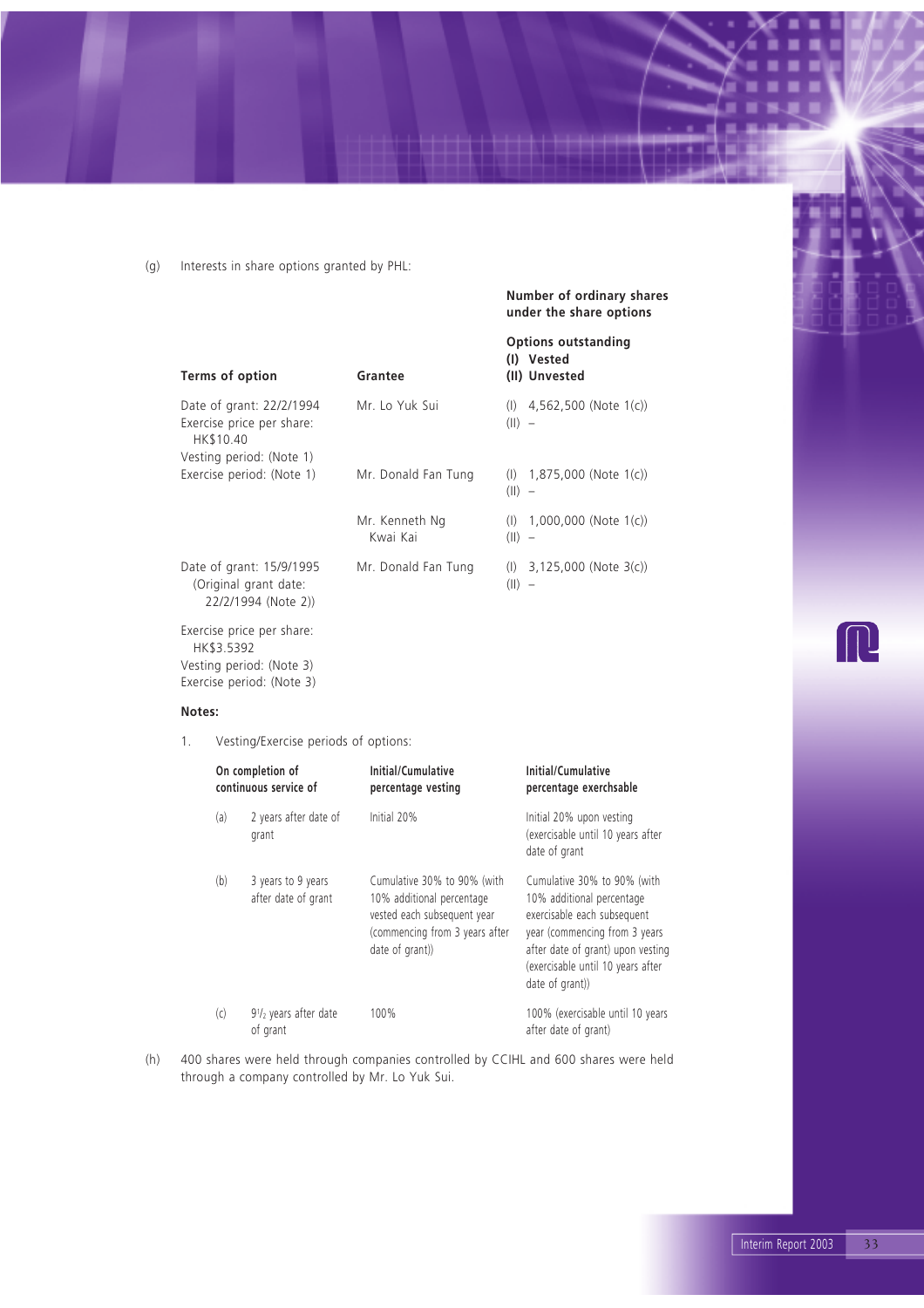Save as disclosed herein, as at 30th June, 2003, none of the Directors and chief executive of the Company had any interests and short positions in the shares, underlying shares and debentures of the Company or any associated corporation (within the meaning of Part XV of the SFO) of the Company, which (a) are required, pursuant to section 352 of the SFO, to be entered in the register referred to therein; or (b) are required, pursuant to the Model Code for Securities Transactions by Directors of Listed Companies in the Listing Rules to be notified to the Company and the Stock Exchange.

Save as disclosed in note 19 to the condensed consolidated financial statements, during the period, no right has been granted to, or exercised by, the following persons, to subscribe for shares in or debentures of the Company and no option granted to such persons has been cancelled and lapsed:

- (i) any Director, chief executive or substantial shareholders of the Company, or their respective associates;
- (ii) any participant with options granted in excess of the individual limit;
- (iii) any employee working under employment contract that is regarded as "continuous contract" for the purpose of the Employment Ordinance;
- (iv) any supplier of goods or services; and
- (v) any other participants.

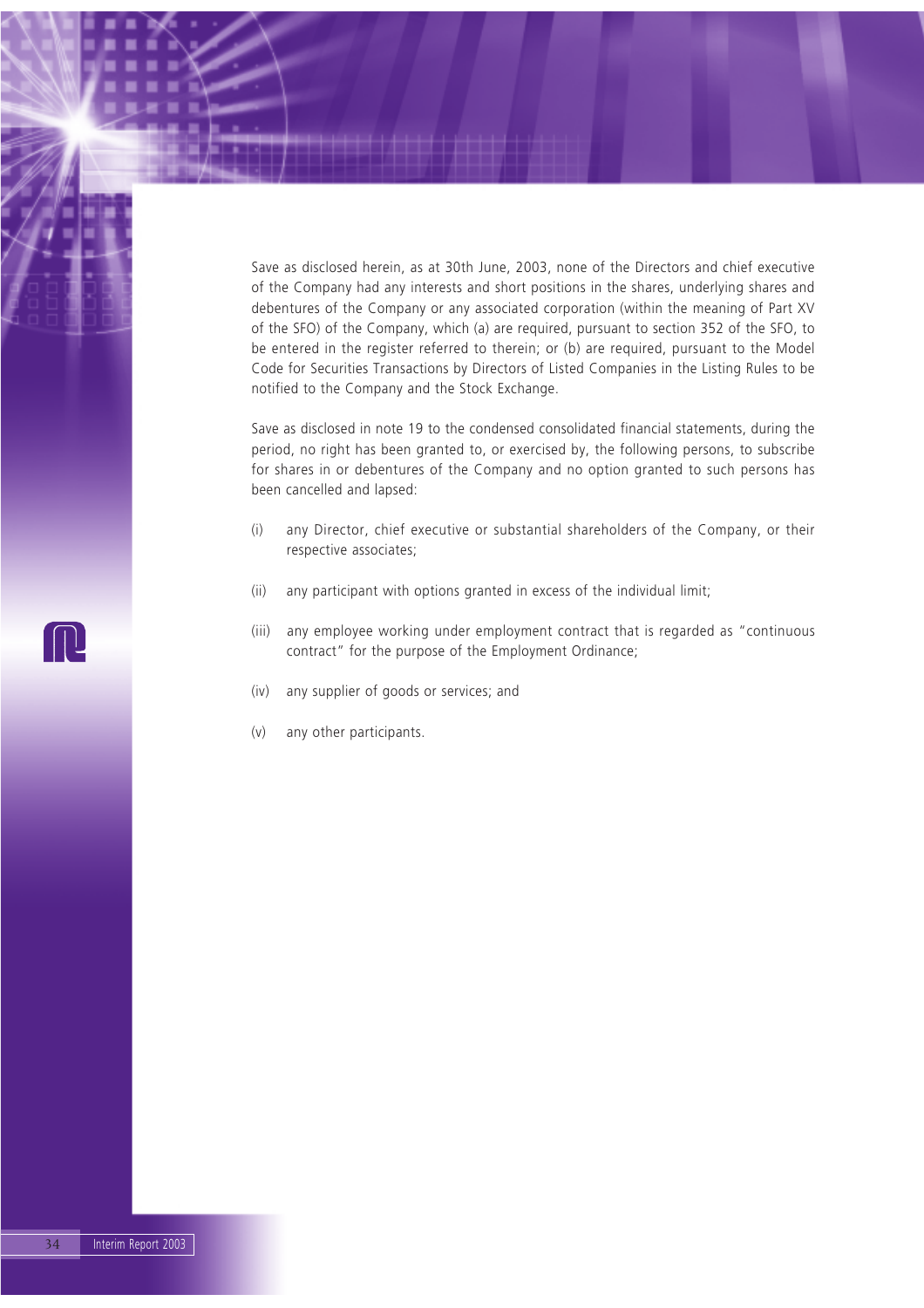## **SUBSTANTIAL SHAREHOLDERS' INTERESTS IN SHARE CAPITAL**

As at 30th June, 2003, the following persons (not being a Director or chief executive of the Company) had an interest or short position in the shares and underlying shares of the Company as recorded in the register required to be kept under section 336 of the SFO:

| Number<br>of Issued<br>Ordinary<br><b>Shares Held</b> | Approximate<br>percentage<br>of the<br><b>Issued</b><br>Ordinary<br><b>Shares</b> |
|-------------------------------------------------------|-----------------------------------------------------------------------------------|
| 4,777,070,277                                         | 73.18                                                                             |
| 4,777,070,277                                         | 73.18                                                                             |
| 4,777,070,277                                         | 73.18                                                                             |
| 4,777,070,277                                         | 73.18                                                                             |
|                                                       |                                                                                   |
| 4,777,070,277                                         | 73.18                                                                             |
| 2,390,392,820                                         | 36.62                                                                             |
| 2,390,392,820                                         | 36.62                                                                             |
| 1,402,111,870                                         | 21.48                                                                             |
| 533,480,286                                           | 8.17                                                                              |
| 1,706,500,000                                         | 26.14                                                                             |
| 1,706,500,000                                         | 26.14                                                                             |
|                                                       |                                                                                   |

#### **Notes:**

- (i) These shares were shown in the corporate interests of Mr. Lo Yuk Sui in the Company as disclosed under Directors' Interests in Share Capital.
- (ii) These companies are wholly owned subsidiary companies of CCIHL and their interests in the shares of the Company are included in the interests held by CCIHL.
- (iii) PHL is a subsidiary company of CCIHL (which, as at 30th June, 2003, held 72.33% shareholding interests in PHL) and its interests in the shares of the Company are included in the interests held by CCIHL.
- (iv) These companies are wholly owned subsidiary companies of PHL and their interests in the shares of the Company are included in the interests held by PHL.
- (v) 1,706,500,000 shares were charged by Tower Bright in favour of a trustee for the holders of the Series B Bonds as disclosed under Directors' Interests in Share Capital.

Save as disclosed herein, there is no person who, as at 30th June, 2003, had an interest or short position in the shares and underlying shares of the Company which are recorded in the register required to be kept under section 336 of the SFO.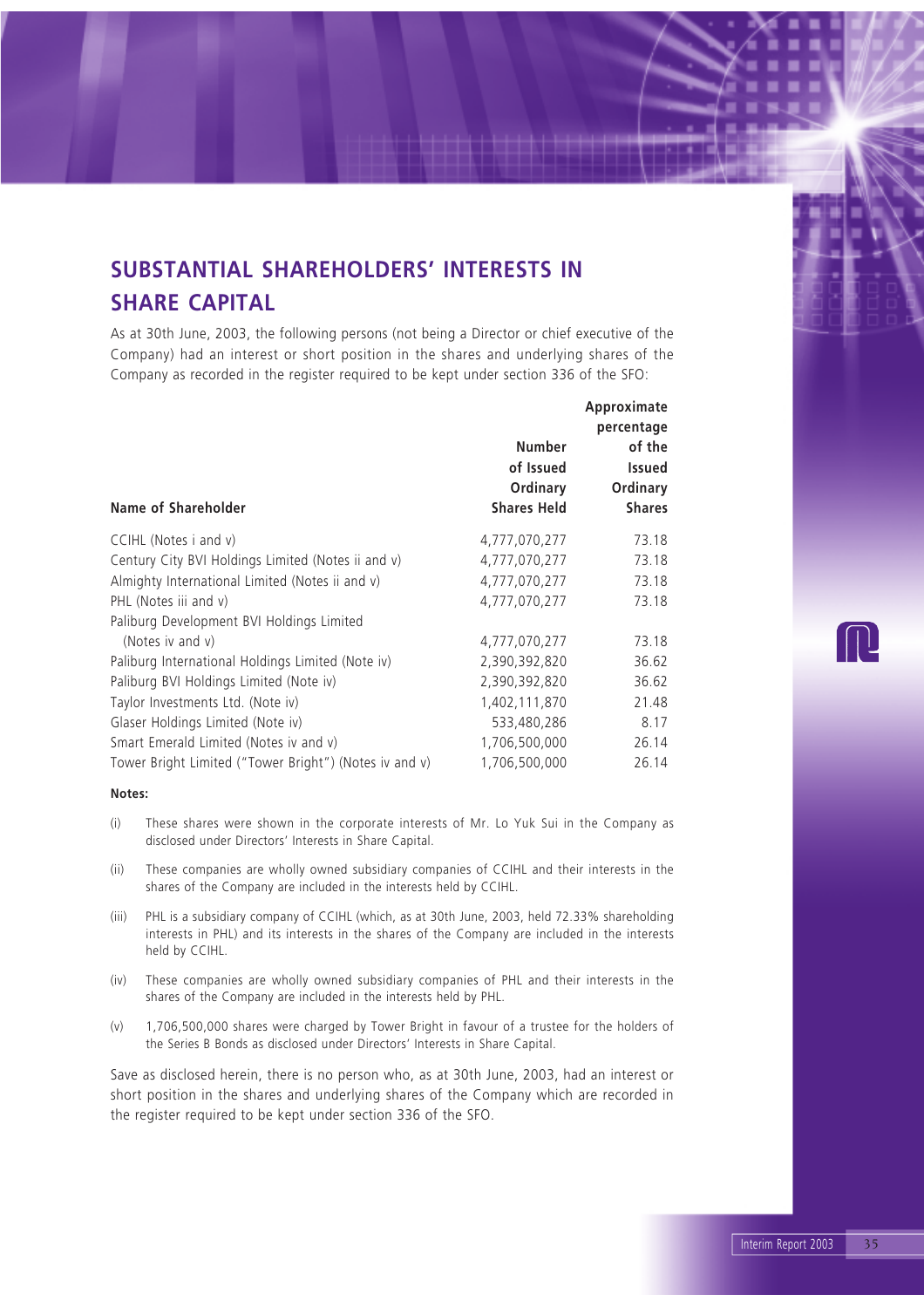### **DISCLOSURE PURSUANT TO PRACTICE NOTE 19**

The following disclosure is made by the Company in compliance with the continuing disclosure requirements under Practice Note 19 ("PN19") of the Rules Governing the Listing of Securities on The Stock Exchange of Hong Kong Limited (the "Listing Rules"):

#### *Advances to an Entity (Paragraph 3.2.1 of PN19)*

Details of the advances made to Chest Gain Development Limited ("Chest Gain") by the Company and its subsidiary companies (the "Group") as at 30th June, 2003 are set out below:

|     | <b>Advances</b><br>(HK\$'million)          |         |  |
|-----|--------------------------------------------|---------|--|
| (A) | Principal Amount of Advances               | 2,705.0 |  |
| (B) | Interest Receivable                        | 379.2   |  |
| (C) | Several Guarantees for:                    |         |  |
|     | Principal Amount of Bank Facilities<br>(a) | 2,359.0 |  |
|     | Amount of Bank Facilities Drawndown<br>(b) | 2,114.9 |  |
|     | Total: $(A)+(B)+(C)(a)$                    | 5,443.2 |  |
|     | $(A)+(B)+(C)(b)$                           | 5,199.1 |  |

The above advances to Chest Gain in an aggregate sum of HK\$3,084.2 million (before a provision of HK\$1,633.3 million) included an amount of HK\$1,701.1 million, before a provision of HK\$933.3 million, which represented the gross amount of the advances attributable to the additional 40% interest in Chest Gain acquired from PHL in 2002 as detailed in last year's audited consolidated financial statements. Such contribution of funds to Chest Gain are required to be provided in the form of shareholders' loans in proportion to the respective shareholding interests of the shareholders of Chest Gain. The advances are unsecured and have no fixed term of repayment, and related interest had been accrued at prime rate up to 31st December, 1998. The provision of financial assistance to Chest Gain is for the purpose of facilitating Chest Gain in the development of its property project at Rural Building Lot No.1138, Wong Ma Kok Road, Stanley, Hong Kong (the "Stanley Site"). The Stanley Site was acquired by Chest Gain at the government land auction held on 3rd June, 1997. The above guarantee was provided by the Company on a several basis in proportion to its shareholding interests in Chest Gain and was given in respect of the bank loan facilities of HK\$3,370.0 million made available to Chest Gain for the purposes of refinancing part of the consideration for the acquisition of the Stanley Site and financing the estimated construction costs required for the luxury residential development at the Stanley Site.

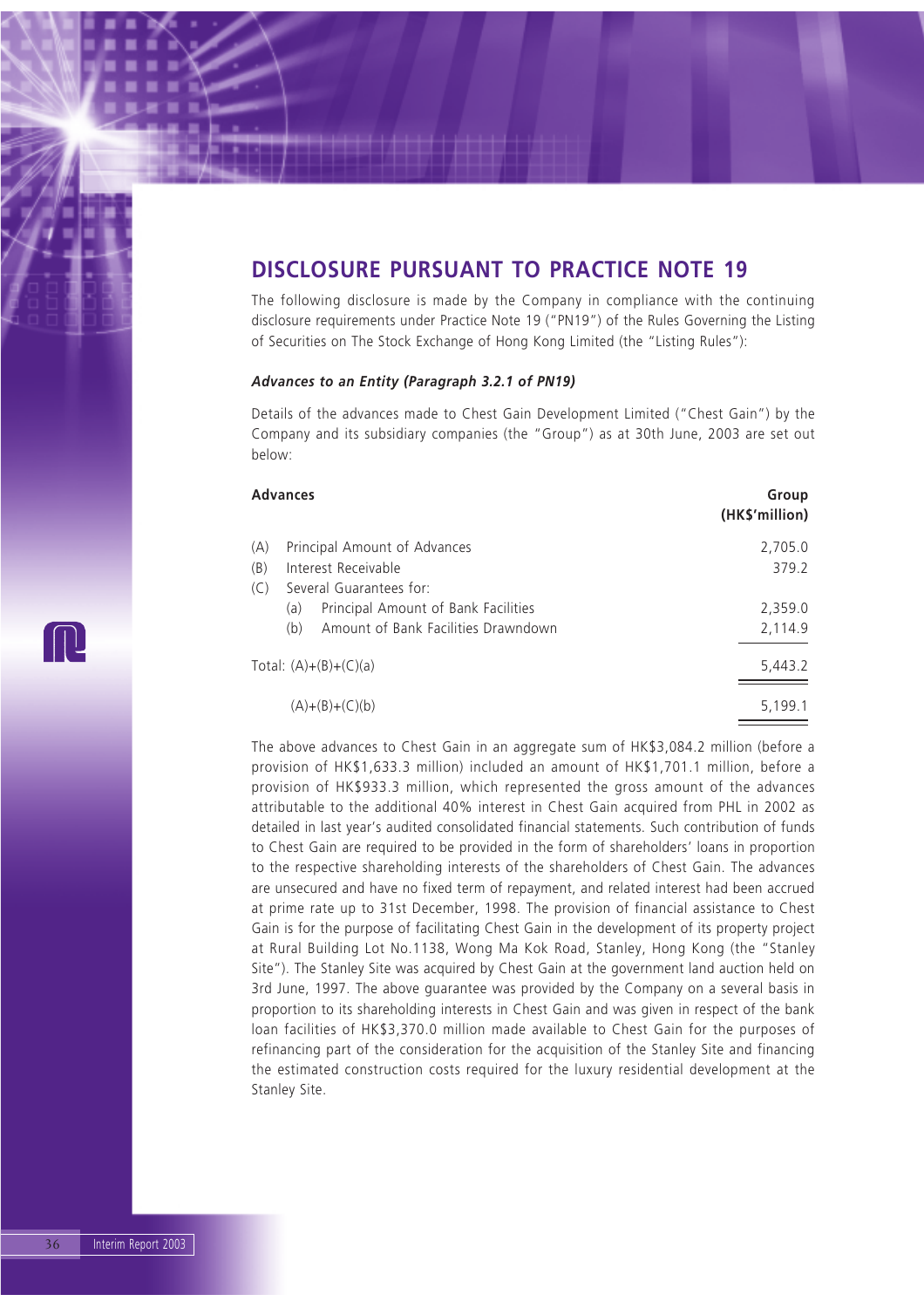Calculated on the basis shown above, the aggregate of advances and other financial assistance as at 30th June, 2003 provided by the Group to Chest Gain in the respective sums of (a) HK\$5,443.2 million (based on the total available amount of the bank facilities) and (b) HK\$5,199.1 million (based on the amount of bank facilities drawndown) represented (a) 178.7% and (b) 170.7% of the consolidated net tangible assets of the Company of HK\$3,045.3 million (the "Regal NTA"), by reference to its latest unaudited condensed consolidated financial statements for the six months ended 30th June, 2003.

### *Financial Assistance provided to and Guarantees given for Affiliated Companies (Paragraph 3.3 of PN19)*

**Guarantee given for Bank Facilities (i) (ii) Name of Principal Principal Amount of** Affiliated **Amount** Interest Amount of Bank Facilities **Companies of Advances Receivable Bank Facilities Drawndown (HK\$'million) (HK\$'million) (HK\$'million) (HK\$'million)** Chest Gain (A) 2,705.0 (B) 379.2 (C)(i) 2,359.0 (C)(ii) 2,114.9 8D International (BVI) Limited (D) 28.7 – Nil Nil Nil 8D Matrix Limited (E) 0.5 – Nil Nil Bright Future (HK) Limited (F) 5.6 – Nil Nil Network Sky Limited (G) 0.4 – Nil Nil Total:  $(A)+(B)+(C)(i)+(D)$  to  $(G)$  5,478.4  $(A)+(B)+(C)(ii)+(D)$  to  $(G)$  5,234.3

Details of the financial assistance provided to and guarantees given for affiliated companies (including Chest Gain) by the Group as at 30th June, 2003 are set out below:

Relevant details in respect of the financial assistance provided to and guarantees given for Chest Gain are disclosed above under Paragraph 3.2.1 of PN19 of the Listing Rules.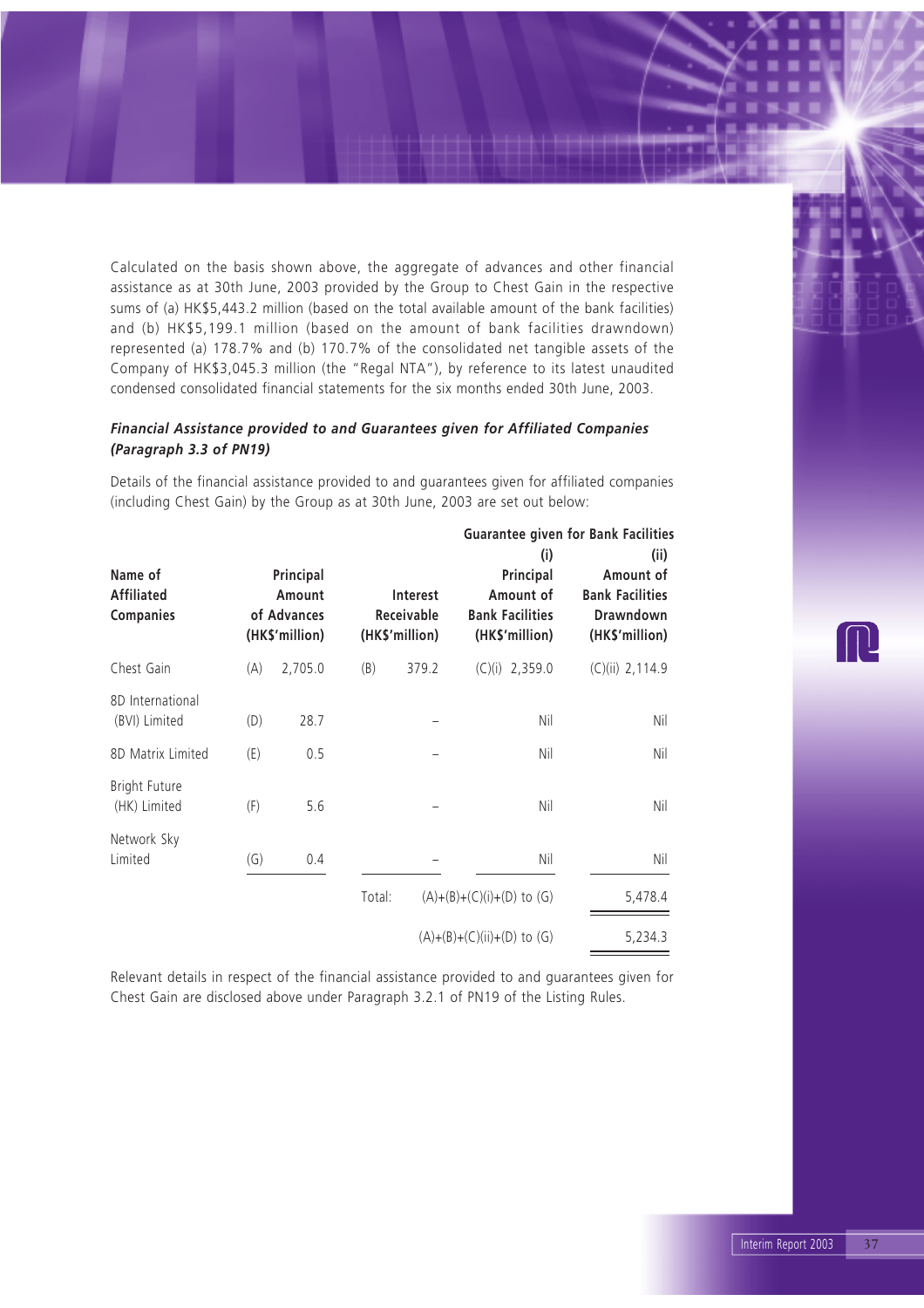8D International (BVI) Limited ("8D-BVI") is a 30% owned associate of the Company, which is involved in information technology businesses in connection with a broadband fibre optic network project in The People's Republic of China and the development and distribution of technologically advanced security and building related systems and software development and promotions businesses. The remaining shareholding interests in 8D-BVI are indirectly owned as to 10% by CCIHL and 60% by Mr. Lo Yuk Sui. The advances were provided by the Group in the form of shareholder's loans in proportion to the Company's shareholding interest in 8D-BVI, for the purpose of financing the working capital of 8D-BVI. The advances are unsecured, interest free and have no fixed term of repayment.

8D Matrix Limited ("8D Matrix") is a 30% owned associate of the Company (the Company also holds an additional 6% attributable interest through its holding in 8D-BVI), which is involved in promotions businesses. The remaining shareholding interests in 8D Matrix are owned as to 10% indirectly by CCIHL and 60% indirectly by Mr. Lo Yuk Sui through his associates (as defined in the Listing Rules), including 8D-BVI. The advances were provided by the Group in the form of shareholder's loans in proportion to the Company's shareholding interest in 8D Matrix, for the purpose of financing the working capital of 8D Matrix. The advances are unsecured, interest free and have no fixed term of repayment.

Bright Future (HK) Limited ("Bright Future"), a 50% owned associate of the Company, owns a 90% effective equity interest in a foreign enterprise engaged in the operation of a hotel in Qinghai in The People's Republic of China. The remaining 50% shareholding interest in Bright Future and the remaining 10% equity interest in the aforesaid foreign enterprise are owned by third parties respectively, which are independent of, and not connected with the Company, the directors, chief executive and substantial shareholders of the Company and any of its subsidiary companies or any of their respective associates (as defined in the Listing Rules). The advances to Bright Future were provided by the Group in the form of shareholder's loans in proportion to the Company's shareholding interest in Bright Future, for the purpose of funding the working capital requirements of Bright Future. The advances to Bright Future are unsecured, interest free and have no fixed term of repayment.

Network Sky Limited ("Network Sky") is a 25% owned associate of the Company, which through its wholly-owned subsidiary company is engaged in the carrying on of a light refreshment operation. The other shareholding interests in Network Sky are owned as to 25% indirectly by PHL, 25% indirectly by Mrs. Kitty Lo Lee Kit Tai, a director of the Company and PHL, through her associate (as defined in the Listing Rules) and 25% directly by a third party which is independent of, and not connected with the Company, the directors, chief executive and substantial shareholders of the Company and any of its subsidiary companies or any of their respective associates (as defined in the Listing Rules). The advances to Network Sky were provided by the Group in the form of shareholder's loans in proportion to the Company's shareholding interest in Network Sky, for the purpose of financing the working capital of Network Sky. The advances are unsecured, interest free and have no fixed term of repayment.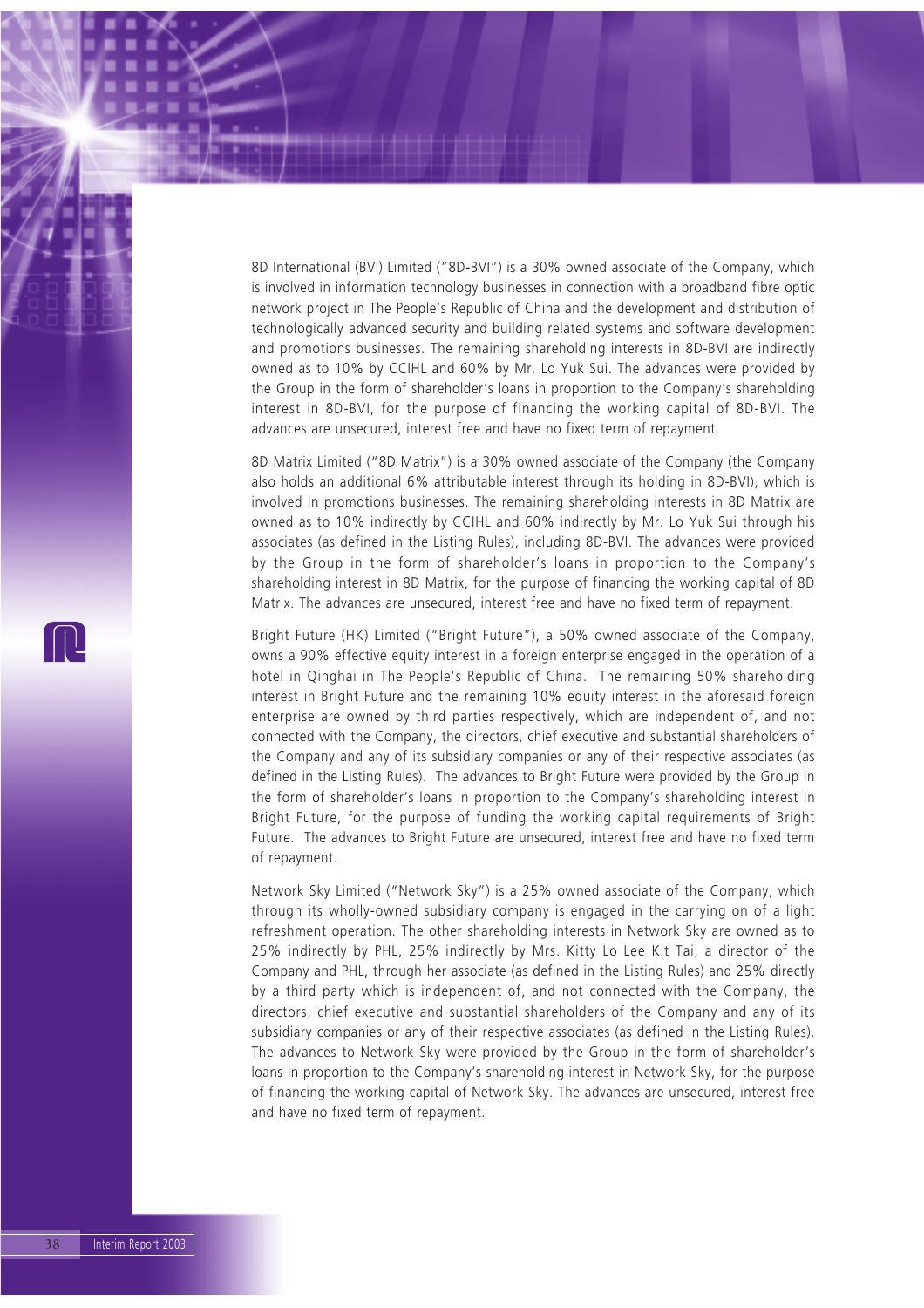Calculated on the basis shown above, as at 30th June, 2003, the aggregate amount of financial assistance provided to and guarantees given for affiliated companies by the Group in the respective sums of (a) HK\$5,478.4 million (based on the total available amount of the bank facilities to Chest Gain) and (b) HK\$5,234.3 million (based on the drawndown amount of bank facilities to Chest Gain) represented (a) 179.9% and (b) 171.9% of the Regal NTA.

A pro-forma combined balance sheet of the abovenamed affiliated companies and the Group's attributable interest in these affiliated companies are presented below:

|                         | Pro-forma<br>combined<br>balance sheet<br>(HK\$'million) | Group's<br>attributable<br>interest<br>(HK\$'million) |
|-------------------------|----------------------------------------------------------|-------------------------------------------------------|
| Non-current assets      | 63.1                                                     | 21.9                                                  |
| Current assets          | 4,972.2                                                  | 3,477.4                                               |
| Current liabilities     | (3,314.4)                                                | (2,319.3)                                             |
| Non-current liabilities | (5,797.9)                                                | (4,016.1)                                             |
| Net liabilities         | (4,077.0)                                                | (2,836.1)                                             |

*Loan agreements with covenants relating to specific performance obligation of the controlling shareholders (Paragraphs 3.7.1 and 3.7.2 of PN19)*

#### *Paragraph 3.7.1 of PN19*

The agreements for the following loans to the Group impose specific performance obligations on the controlling shareholders of the Company:

|           |            | Outstanding<br><b>Balance of Bank</b><br>Facilities as at<br>30th June, 2003<br>(HK\$'million) | <b>Final Maturity</b><br>of Bank<br><b>Facilities</b> | <b>Specific</b><br>Performance<br><b>Obligations</b> |
|-----------|------------|------------------------------------------------------------------------------------------------|-------------------------------------------------------|------------------------------------------------------|
| The Group | (a)<br>(b) | 1,054.2<br>3,732.5                                                                             | <b>July 2007</b><br>September 2004                    | Note (i)<br>Note (ii)                                |
| Total:    |            | 4,786.7                                                                                        |                                                       |                                                      |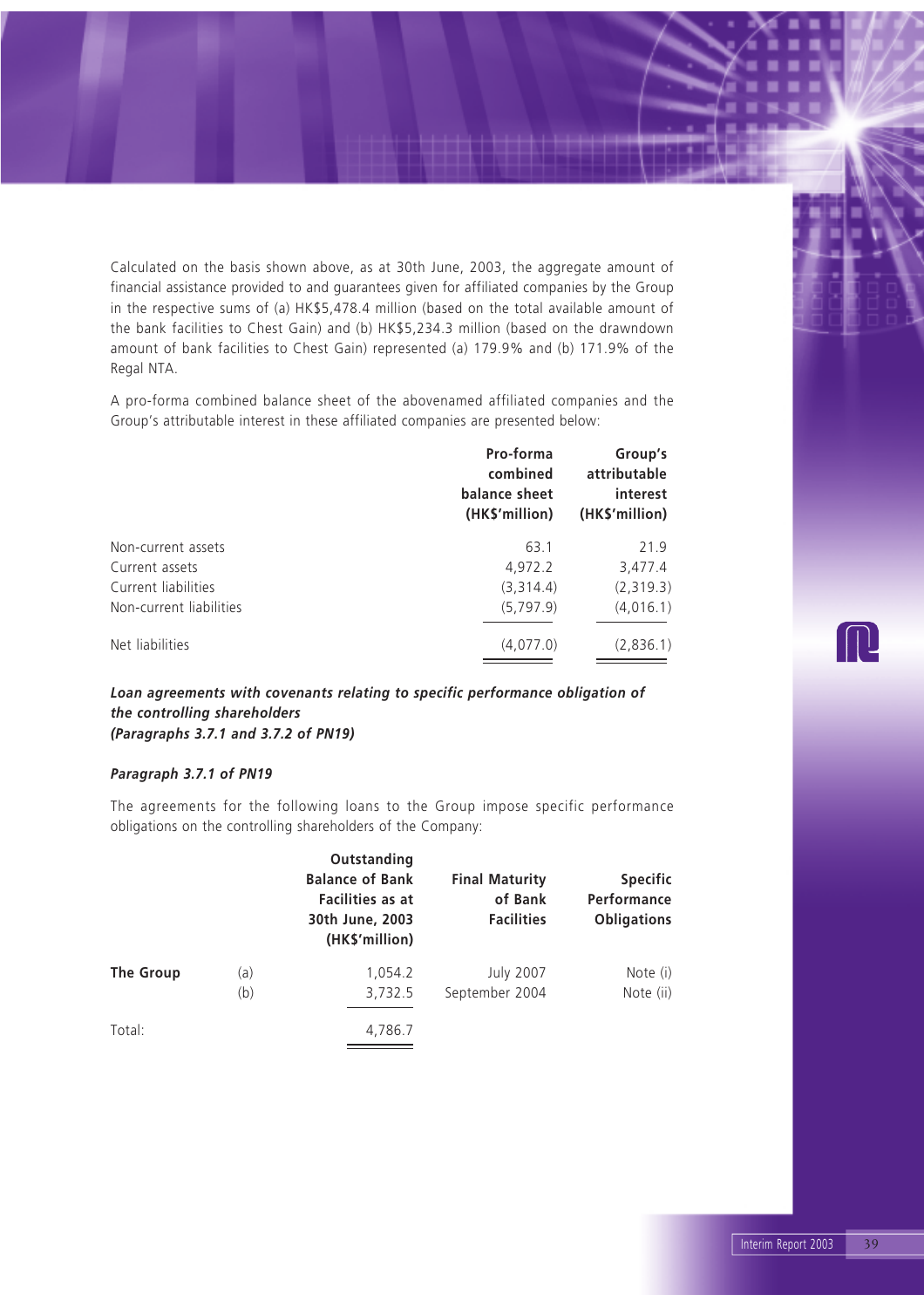#### **Notes:**

- (i) Mr. Lo Yuk Sui, the Chairman and the controlling shareholder of CCIHL which owns a 66.9% shareholding interest in PHL (which in turn owns a 63.5% shareholding interest in the Company), and/or members of his immediate family, or a trust or trusts under which they are beneficially interested (collectively, "Mr. Lo") shall not cease to maintain controlling interest (directly or indirectly) in respect of shareholding (as defined under the Listing Rules) and management control of the Company.
- (ii) Mr. Lo shall not cease to maintain controlling interest (whether directly or indirectly) in the Company.

Breach of the above specific performance obligations will constitute events of default of the bank facilities. As a result, the bank facilities may become immediately due and payable on demand by the relevant lenders according to the respective terms and conditions of the bank facilities.

#### *Paragraph 3.7.2 of PN19*

Details of the financial restructuring proposal relating to the above loan agreements are set out in note 2 to the condensed consolidated financial statements.